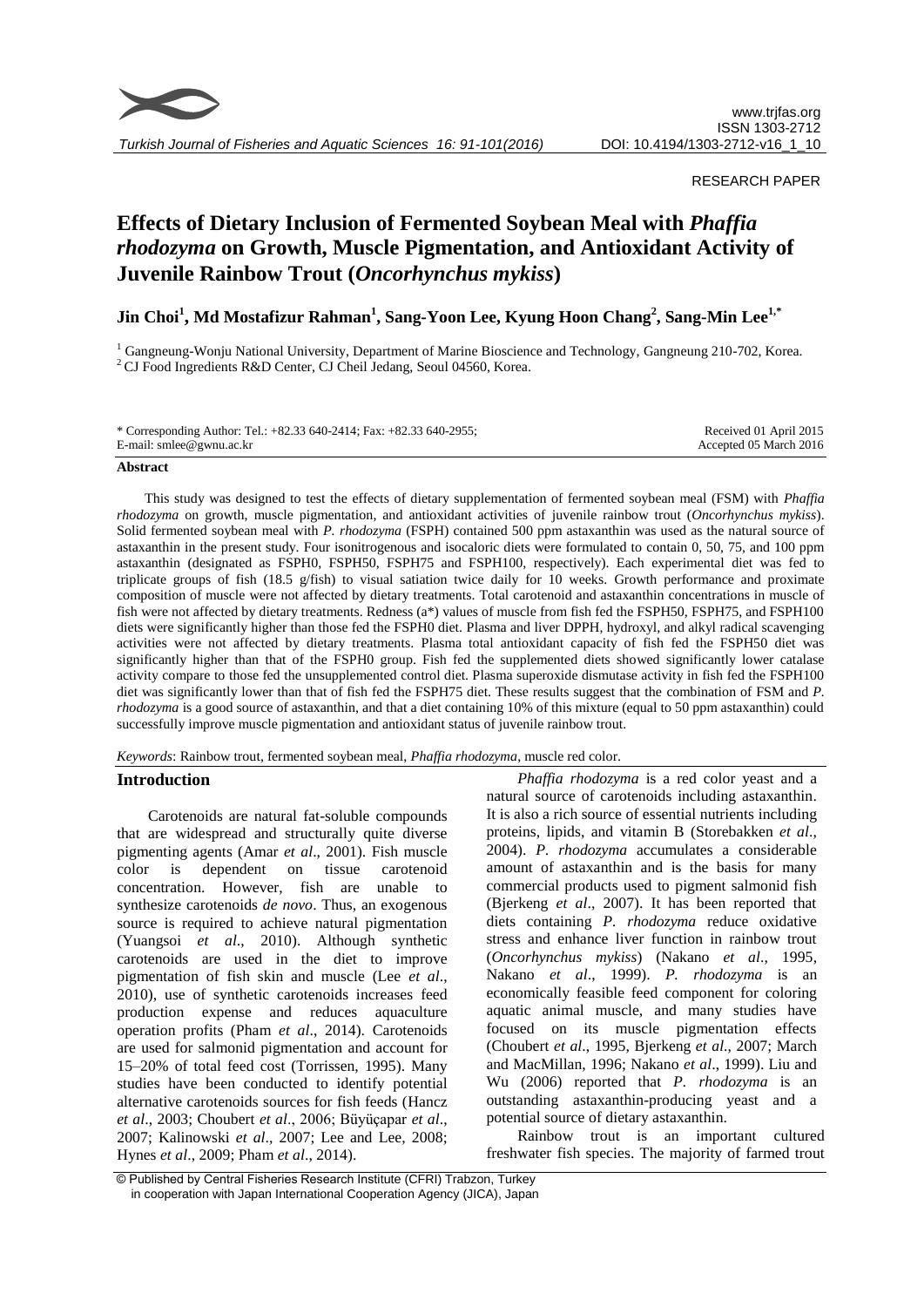is used as sashimi and smoked fillets for human consumption. Muscle color is one of the most important quality indicators and substantially influences fish acceptability and market price. This study was conducted to find out if the combination of FSM and *P. rhodozyma* at various dietary concentrations would affect growth performance, feed utilization, muscle pigmentation, and antioxidant capacity of juvenile rainbow trout, *Oncorhynchus mykiss*.

## **Materials and Methods**

# **Strains and Cultivation Conditions**

*P. rhodozyma* (CJ-001) was used in this study*.*  The yeast was maintained for long periods lyophilized on YPD glycerol. An inoculum was prepared in YPR medium containing (per liter): 20g raw sugar, 8g yeast extract, and 2g peptone. Baffle flasks (250 mL) containing 27mL YPD medium were inoculated with 3mL of stock. The flasks were incubated on an orbital shaker at 200 rpm and 20°C for 48 h. Next, an intermediate fermenter was inoculated with 5% (v/v) of the inoculum for vegetative growth (Table 1). The vegetative stage was incubated at 20°C for 48 h with sufficient agitation to at least 50% dissolved oxygen, aeration at 1.5 v/v/min, and pH was controlled at 4.5 with 15% ammonia solution. The production phase was carried out in a 5L borosilicate glass tank fermenter with 1.6L of production-phase medium (Table 2). The fermenter was inoculated with 400 mL of the vegetative culture, and the conditions were adjusted for vegetative culture. A 70% raw sugar solution was injected after 26 h to supplement the carbon source at time 0–25 h: 0g/L, 26–52 h: 3.5g/L, and 53–120 h: 3.2g/L.

The *P. rhodozyma* fermented soybean meal preparation was as follows: soybean meal (CJ CheilJedang, Korea) was mixed with distilled water, and the mixture was heated to 100 °C for 30 min in a commercial autoclave. Then, they were cooled to room temperature inoculated of *P. rhodozyma* production phase culture, and incubated for 48 h at 20 °C and 95% humidity in a constant temperature humidity chamber. After solid-fermentation, samples were air dried at 60 °C for 8 h and stored at 4 °C.

#### **Experimental Diets**

The ingredients and proximate compositions of the experimental diets are presented in Table 3. Solid fermented FSM with *P. rhodozyma* (FSPH) contained 500 ppm astaxanthin was used as the natural source of astaxanthin in the present study. Four isonitrogenous and isocaloric diets were formulated to contain 0, 50, 75, and 100 ppm astaxanthin (designated as FSPH0, FSPH50, FSPH75 and FSPH100, respectively). Fish meal and dehulled soybean meal were used as dietary protein sources, and fish oil and linseed oil were used as lipid sources. All ingredients were thoroughly mixed with 30% distilled water, and pellets were prepared using a laboratory moist pelleting machine. The pellets were dried at room temperature for 48 h and ground into desirable particle sizes. All diets were stored at −25°C until used.

#### **Fish and Feeding Trial**

Juvenile rainbow trout were transported from a local hatchery (Pyeongchang, Korea) to the Gangneung-Wonju National University (Gangneung, Korea). The fish were acclimated to laboratory conditions for 2 weeks and fed commercial pellets. After this conditioning period, the juvenile rainbow trout (average body weight,  $18.5 \pm 0.57$  g) were randomly distributed to 50 L glass rectangular tanks at a density of 10 fish per tank. Each experimental diet was fed to three replicate groups of fish to visual satiation twice per day (9:00 and 17:00) for 10 weeks. Uneaten feed and dead fish were removed and weighed daily. Freshwater was supplied to the recirculating system at a flow rate of 3 Lmin-1 , and aeration was provided continuously to each tank. Photoperiod was natural, and water temperature was maintained at  $13.0 \pm 0.2$ °C.

# **Sampling Procedure and Growth Parameters Evaluation**

At the end of the feeding trial, all fish in each tank were fasted for 24 h and collectively weighed after

**Table 1**. Composition of the vegetative phase medium

| Compounds                            | (g/L) |  |
|--------------------------------------|-------|--|
| Raw sugar                            | 100   |  |
| Yeast extract                        | 7.5   |  |
| $(NH_4)_2SO_4$                       |       |  |
| $KH_2PO_4$                           | ↑     |  |
| $K_2HPO_4$                           | 0.4   |  |
| MgSO <sub>4</sub> .7H <sub>2</sub> O | 1.5   |  |
| <b>NaCl</b>                          | 0.2   |  |
| CaCl <sub>2</sub>                    | 0.4   |  |
| Thiamine                             | 0.001 |  |
| Antifoam $(10\%)$                    |       |  |
| Soybean meal                         |       |  |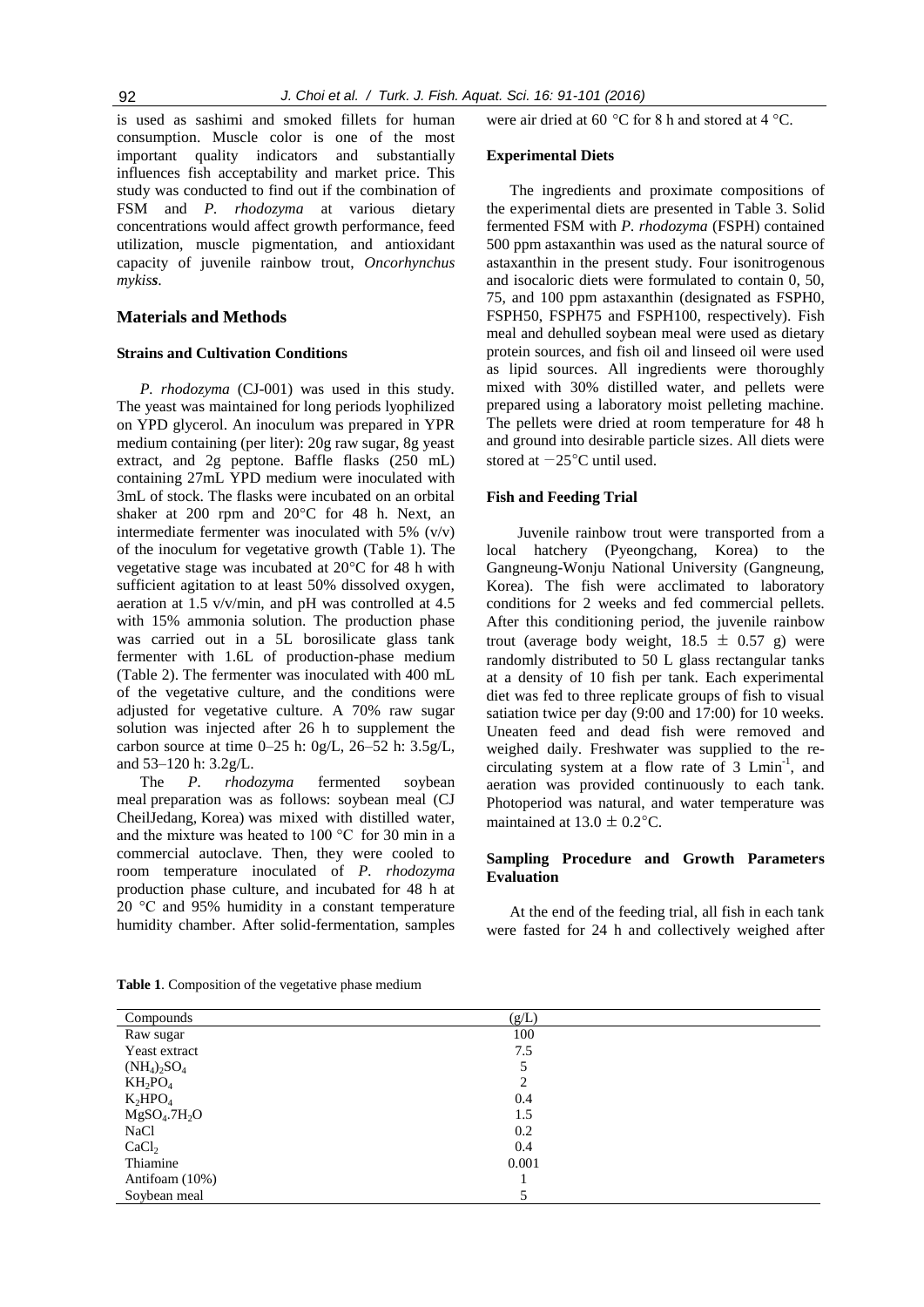| Compounds                            | (g/L) |  |
|--------------------------------------|-------|--|
| Raw sugar                            | 100   |  |
| Yeast extract                        | 7.5   |  |
| $(NH_4)_2SO_4$                       | 5     |  |
| $KH_2PO_4$                           | 2     |  |
| $K_2HPO_4$                           | 0.4   |  |
| MgSO <sub>4</sub> .7H <sub>2</sub> O | 1.5   |  |
| <b>NaCl</b>                          | 0.2   |  |
| CaCl <sub>2</sub>                    | 0.2   |  |
| Trace element                        | 2     |  |
| Thiamine                             | 0.001 |  |
| Ca-Pantothenate                      | 0.004 |  |
| Biotin(1g)                           | 0.1   |  |
| Antifoam (10%)                       |       |  |
| Inositol                             | 0.065 |  |
| Pyridoxine                           | 0.035 |  |
| Soybean meal                         | 5     |  |

**Table 2**. Composition of the production phase medium

**Table 3**. Ingredients and chemical composition of the experimental diets

|                                                                     |                          |        | Diets  |                |
|---------------------------------------------------------------------|--------------------------|--------|--------|----------------|
|                                                                     | <b>FSPH0</b>             | FSPH50 | FSPH75 | <b>FSPH100</b> |
| Ingredients (%)                                                     |                          |        |        |                |
| Fish meal                                                           | 49.0                     | 49.0   | 49.0   | 49.0           |
| Dehulled soybean meal                                               | 25.0                     | 15.0   | 10.0   | 5.0            |
| Fermented soybean meal with Phaffia rhodozyma (500 ppm astaxanthin) | $\overline{\phantom{a}}$ | 10.0   | 15.0   | 20.0           |
| Wheat flour                                                         | 10.0                     | 10.0   | 10.0   | 10.0           |
| Potato-starch                                                       | 5.0                      | 5.0    | 5.0    | 5.0            |
| Fish oil                                                            | 4.0                      | 4.0    | 4.0    | 4.0            |
| Linseed oil                                                         | 4.0                      | 4.0    | 4.0    | 4.0            |
| Cellulose                                                           | 0.1                      | 0.1    | 0.1    | 0.1            |
| Vitamin premix <sup>a</sup>                                         | 1.2                      | 1.2    | 1.2    | 1.2            |
| Mineral premix <sup>b</sup>                                         | 1.0                      | 1.0    | 1.0    | 1.0            |
| Vitamin C (50%)                                                     | 0.3                      | 0.3    | 0.3    | 0.3            |
| Vitamin $E(25%)$                                                    | 0.1                      | 0.1    | 0.1    | 0.1            |
| Choline salt (50%)                                                  | 0.3                      | 0.3    | 0.3    | 0.3            |
| Proximate composition (% dry matter)                                |                          |        |        |                |
| Crude protein                                                       | 52.6                     | 52.2   | 52.3   | 51.8           |
| Crude lipid                                                         | 13.1                     | 12.7   | 12.9   | 13.7           |
| Ash                                                                 | 11.9                     | 12.7   | 10.7   | 14.5           |

<sup>a</sup>Vitamin premix contained the following amounts diluted in cellulose (g / kg premix): DL-α-tocopheryl acetate, 18.8; thiamine hydrochloride, 2.7; riboflavin, 9.1; pyridoxine hydrochloride, 1.8; niacin, 36.4; Ca-D-pantothenate, 12.7; myoinositol, 181.8; D-biotin, 0.27; folic acid, 0.68; p-aminobenzoic acid, 18.2; menadione, 1.8; retinyl acetate, 0.73; cholecalciferol, 0.003; cyanocobalamin, 0.003.

<sup>b</sup>Mineral premix contained the following ingredients (g / kg premix): MgSO<sub>4</sub>·7H<sub>2</sub>O, 80.0; NaH<sub>2</sub>PO<sub>4</sub>·2H<sub>2</sub>O, 370.0; KCl, 130.0; ferric citrate, 40.0; ZnSO<sub>4</sub> 7H<sub>2</sub>O, 20.0; Ca-lactate, 356.5; CuCl, 0.2; AlCl<sub>3</sub> 6H<sub>2</sub>O, 0.15; KI, 0.15; Na<sub>2</sub>Se<sub>2</sub>O<sub>3</sub>, 0.01;  $MnSO<sub>4</sub> \cdot H<sub>2</sub>O$ , 2.0; CoCl<sub>2</sub> $\cdot$ 6H<sub>2</sub>O, 1.0.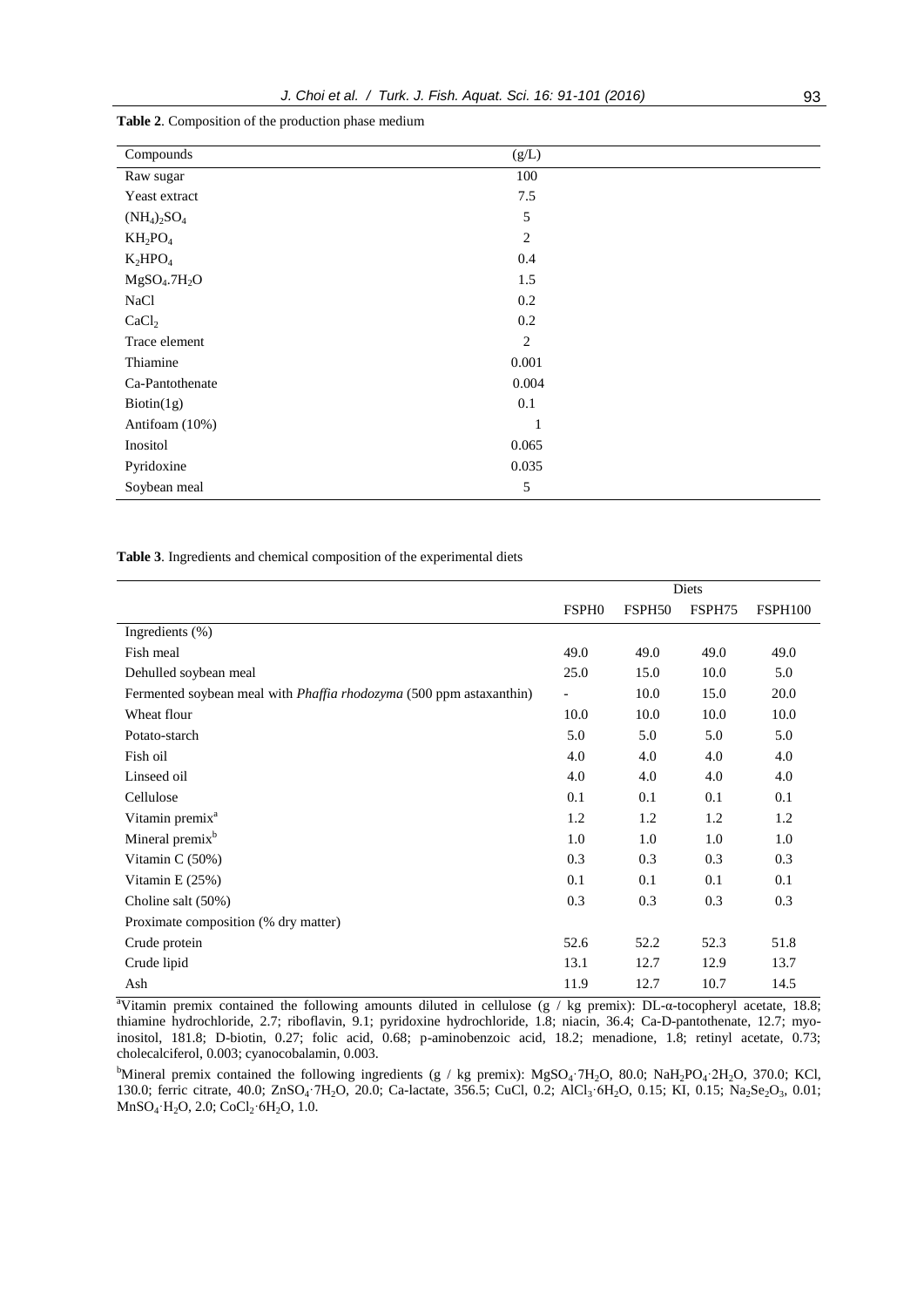anesthetizing them in100 ppm tricaine methanesulfonate (MS-222, Sigma, St. Louis, MO, USA) to calculate growth performance and feed utilization parameters according to the following equations.

Weight gain  $=$  (final body wt.  $=$  initial body wt.) $\times$  100/initial body wt.

Specific growth rate =  $[(\ln (\text{final fish wt.}) - \ln \theta)$ (initial fish wt.)]  $\times$  100/days of feeding.

Feed efficiency = wet weight gain  $\times$  100/feed intake.

Daily feed intake = feed intake  $-100/$ [(initial) fish wt. + final fish wt. + dead fish wt.)/2  $\times$  days reared].

Daily protein intake = protein intake  $\times$ 100/[(initial fish wt. + final fish wt. + dead fish wt.)/ $2\times$  days reared].

Protein efficiency ratio = wet weight gain/protein intake.

#### **Chemical Analysis**

Seven fish from each tank were sampled randomly at the end of the feeding trial, and stored at −75°C for analysis of muscle color and radical scavenging and antioxidant enzyme activities. Proximate composition of the fish muscle was analyzed according to standard methods (AOAC, 1995). Experimental diet samples were dried to constant weight at 105°C in a drying oven to determine moisture content. Crude protein  $(N \times 6.25)$ was determined using the Kjeldahl method. Crude lipid was determined by Soxhlet extraction, and ash content was measured after combustion at 550°C for 4 h.

#### **Total Carotenoid Analysis**

Freeze dried flesh samples (200 mg) were suspended in 1 mL dimethyl sulfoxide (DMSO), and 1 mg of 0.5 mm glass beads was added. After 1 min of shaking, the mixture was centrifuged at 10,000 rpm for 5 min. The supernatant was transferred to a clean test tube, and 2 mL of DMSO was added. After 1 min of shaking, the mixture was centrifuged at 10,000 rpm for 5 min, and absorbance was measured at 474 nm using Tean F-200 multiwell plate reader (Tecan Mannedorf; Zurich, Switzerland).

#### **Astaxanthin Analysis**

Astaxanthin concentrations were determined using an Agilent 1200 Series high performance liquid chromatography system (Palo Alto, CA, USA) equipped with a UV-visible detector and a YMC carotenoid column (250 nm ×4.6 mm, 5 μm). A guard column operated at 25 °C. The mobile phase was a mixture of methanol: tert-butyl tert-butyl ethyl ether: water  $(81:15:4; v/v/v)$ . Solvent flow rate was 1.0 mL/min. A calibration curve was prepared using a 98% pure astaxanthin standard (Sigma, St. Louis, MO, USA) to determine astaxanthin content.

#### **Color Analysis**

Muscle color was measured on tissue taken from the dorsal surface of fish from each tank at the end of the feeding period. Three replicate measurements were taken using a chroma meter CR-400 (Konica Minolta, Osaka, Japan). The color parameters were *L\** for lightness, ranging from 0 for black to 100 for white;  $a^*$  for red/green, and  $b^*$  values for yellow/blue. A standard white tile with reflectance values of  $L^* = 95.91$ ,  $a = +0.09$ , and  $b = +2.02$  was used as the reference.

#### **Radical Scavenging Activities**

At the end of the feeding trial, plasma samples were collected and extracted and liver samples were homogenized (Wiggenhauser, Berlin, Germany) with extraction buffer in 5mMTris-HCl and 35mM glycine (pH 8.4) followed by centrifugation (13,000  $\times$ *g* for 10 min at 4°C). The supernatant was collected and analyzed for radical scavenging activities.

1,1-Diphenyl-2-picryl-hydrazyl (DPPH) radical scavenging activity was evaluated using the method described by Nanjo *et al*. (1995). A 30 μL peptide solution (or ethanol as the control) was added to 30 μL DPPH (60 μM) in ethanol. After mixing vigorously for 10 sec, the solution was moved to a 100 μL quartz capillary tube, and the scavenging activity of the peptide for the DPPH radical was determined using a spectrometer (JEOL Ltd., Tokyo, Japan). After 2 min, the spin adduct was determined on an ESR spectrometer. The measurement conditions were: magnetic field, 336.5±5 mT; power, 5 mW; modulation frequency, 9.41 GHz; amplitude;  $1 \times$ 1000; sweep time; 30 s.

Hydroxyl radicals were generated by the ironcatalyzed Fenton Haber–Weiss reaction and were reacted rapidly with a 5, 5-dimethyl-1-pyrroline-*N*oxide (DMPO) electron spin trap (Rosen and Rauckman, 1984). The resulting DMPO-OH adducts were monitored with an ESR spectrometer. The peptide solution (20 μL) was blended with DMPO (0.3 M, 20 μl), FeSO<sub>4</sub> (10 mM, 20 μL), and H<sub>2</sub>O<sub>2</sub> (10 mM, 20 μL) in a phosphate buffer solution (pH 7.4) and was transferred to a 100 μL quartz capillary tube. The ESR spectrum was recorded after 2.5 min using the ESR spectrometer. The experimental conditions were: magnetic field, 336.5±5 mT; power, 1 mW,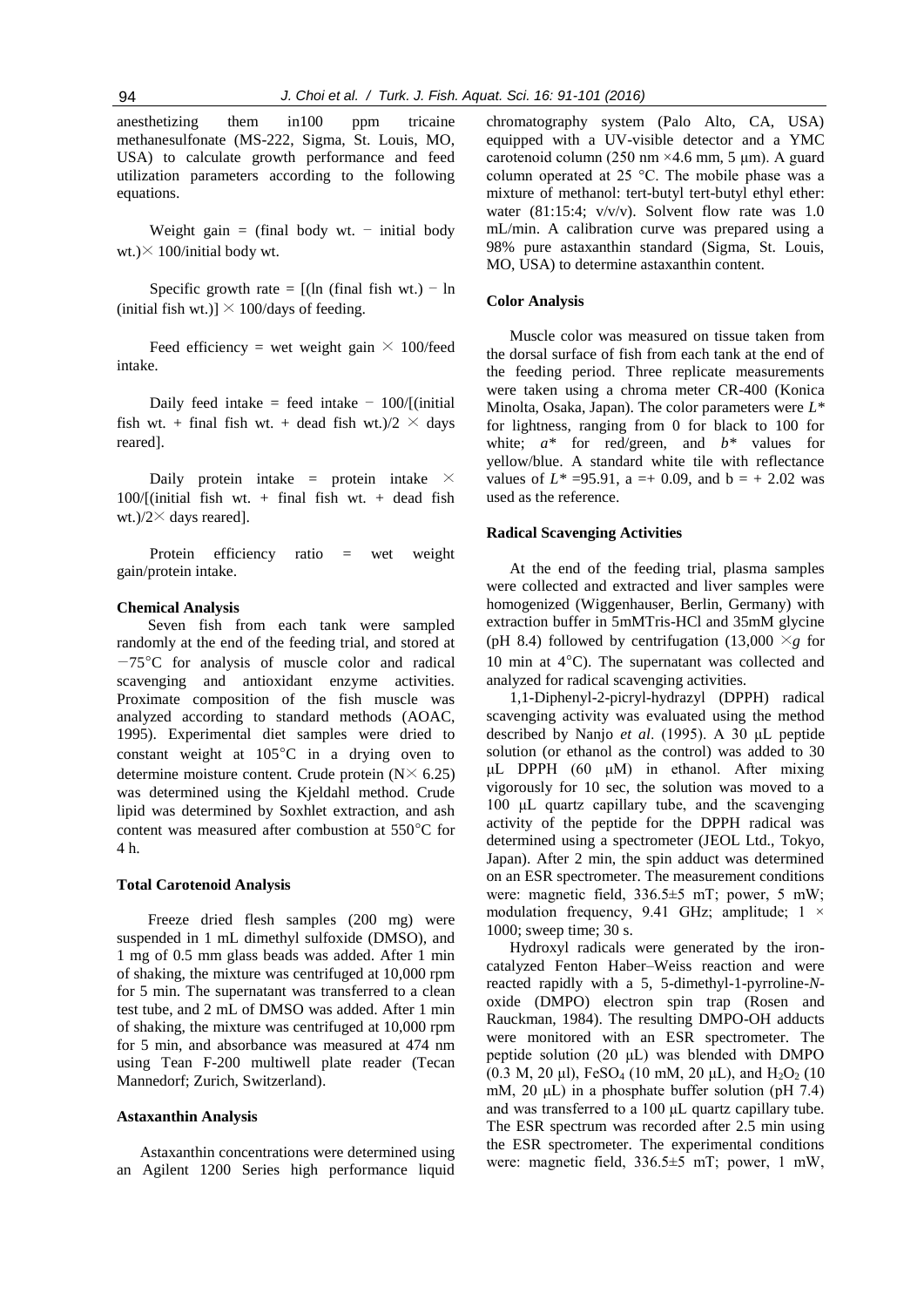modulation frequency, 9.41 GHz; amplitude;  $1 \times 200$ , sweep time; 4 min.

Alkyl radicals were determined using 2, 2-azobiz- (2-amidinopropane)-hydrochloride (AAPH). The phosphate buffered saline (pH 7.4) reaction mixtures included 10 mM AAPH, 10 mM4-POBN, and a known concentration of sample (100 μg/mL). The mixtures were incubated at 37°C in a water bath for 30 min (Hiramoto *et al*., 1993) and then moved to a capillary tube. Spin adducts were recorded using a spectrometer (JEOL Ltd., Tokyo, Japan). The measurement conditions were: modulation frequency, 100 kHz; microwave power, 10 mW; microwave frequency, 9,441 MHz; magnetic field, 336.5±5 mT and sweep time, 30 s. DPPH, hydroxyl, and alkyl radical scavenging activities were calculated using the following equation:

$$
RSA (%) = \frac{(A_{control} - A_{sample})}{A_{control}} \times 100
$$

Where RSA is radical scavenging activity, Asample is the relative peak height of the sample radical signal, and A<sub>control</sub> is the relative peak height of the control radical signal.

#### **Antioxidant Enzymes Activities**

Blood was taken from the caudal vein of fish from each tank using heparinized syringes. Plasma was collected after centrifugation at 5000 rpm and4°C for 10 min, and the plasma was separated and stored −70°C for chemical analysis. Plasma catalase (CAT), total antioxidant capacity (TAC), superoxide dismutase (SOD), and glutathione peroxidase (GPx) activities were determined in 1.5g fish muscle. The muscle samples were homogenized in nine volumes of 5 mM Tris and 35mM glycine (pH 7.6). The homogenate was centrifuged at  $10000 \times g$  for 30 min to remove debris. The resulting supernatants were used for the CAT, TAC, SOD, and GPx assays. Protein content in the supernatants was measured using the Bradford (1976) method.

The CAT Assay Kit (Bio assasy Systems Hayward, CA, USA) was used in the following method. Briefly, 10 μL samples or a 10 μL positive control was added to  $90\mu$ L of 50  $\mu$ M H<sub>2</sub>O<sub>2</sub>. After 30 min incubation, 100μL of detection reagent was added to the reaction mixture. After 10 min, absorbance was measured at 530nm using Tean F-200 multi well plate reader. CAT activity was calculated as U/L.

The TAC Assay Kit (Bioassay Systems) used the following method. A 20 μL sample was added to 100 μL of working reagent and 20 μL  $H_2$ O was added as the blank. After 10 min incubation, absorbance was measured at 570nm using the Tean F-200 multi well plate reader. TAC activity was calculated as U/mL.

SOD activity was measured by inhibition of

xanthine oxidase using WST-1 (2-(4-iodophenyl)-3- (4-nitrophenyl)-5-(2,4-disulfophenyl)-2H-tetrazolium, mono-sodium salt). Sample supernatant  $(20 \mu L)$  and 200μL of WST-1 solution were added to 20μL of enzyme solution and incubated at 37°C for 20 min. Distilled water was used as the blank. Optical density (OD) was measured at 450 nm using a UV spectrophotometer (Jasco V-550, Tokyo, Japan). One unit of SOD activity was defined as the amount of enzyme required to inhibit xanthine oxidation by 50%. SOD activity was calculated as U/mL.

The GPx Assay Kit (Bio assasy Systems) was used in the following method. Cumene hydroperoxide was used as the peroxide substrate. Glutathione reductase and NADPH-R were included in the reaction mixture. Therefore, the change in  $A_{340}$  due to NADPH oxidation was monitored and was indicative of GPx activity. Briefly, 10 μL of sample with 10μL of a positive control were added to 90 μL of working solution and then 100μl cumenehydroperoxide was added and  $OD_1$ was read at 340 nm. After 4 min incubation,  $OD_2$  was read at 340 nm using a Tecan Sunrise enzyme-linked immunosorbent assay reader (Mannedorf, Zurich, Switzerland). GPx activity was calculated as U/L.

# **Statistical Analysis**

Data were subjected to one-way analysis of variance to test the effects of dietary astaxanthin level on growth performance, feed utilization, antioxidant activities, and chemical composition of the fish. Duncan's multiple range test (Duncan, 1955) was applied when significant differences (P<0.05) were found. All statistical analyses were performed using SPSS program ver. 20.0 (SPSS, Inc., Chicago, IL, USA). Data are presented as mean  $\pm$  standard error of three replications.

# **Results**

Growth performance and feed utilization of fish fed the experimental diets for 10 weeks are presented in Table 4. No significant differences were identified for weight gain, specific growth rate, feed efficiency, daily feed intake, daily protein intake, protein efficiency ratio and survival among the groups. Muscle proximate compositions (Table 5) of juvenile rainbow trout fed the experimental diets were not affected by dietary treatments.

Total carotenoid and astaxanthin concentrations in the muscle of juvenile rainbow trout fed the experimental diets are presented in Table 6. Total carotenoid and astaxanthin concentrations in muscle of fish fed diets containing FSPH were not different compared to that of the control group. Changes in chroma values and color of fish muscle are presented in Table 7 and Figure 1. Lightness  $(L^*)$  of the muscle from fish fed the FSPH100 diet was not different from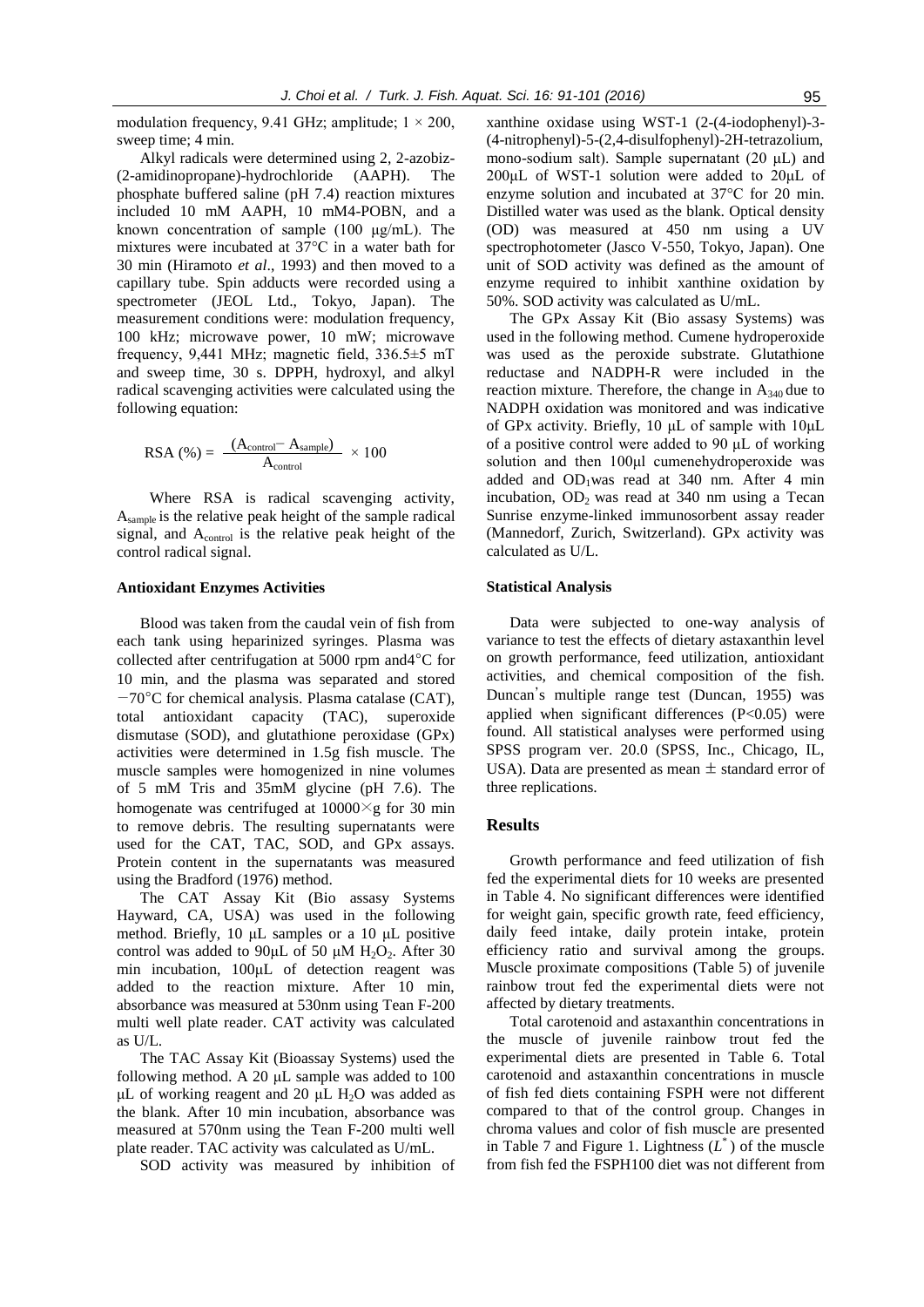| Diets            | <b>FSPHO</b>    | FSPH50          | FSPH75          | FSPH100         |
|------------------|-----------------|-----------------|-----------------|-----------------|
| IBW $(g)^1$      | $18.4 \pm 0.31$ | $18.7 \pm 0.13$ | $18.4 \pm 0.20$ | $18.4 \pm 0.12$ |
| $WG(%)^2$        | $234 \pm 12.2$  | $224 \pm 6.6$   | $226 \pm 6.2$   | $219 \pm 5.1$   |
| SGR $(\%)^3$     | $1.7 \pm 0.09$  | $1.6 \pm 0.03$  | $1.6 \pm 0.02$  | $1.6 \pm 0.02$  |
| FE $(\%)^4$      | $109 \pm 5.5$   | $101 \pm 2.9$   | $105 \pm 6.8$   | $104 \pm 5.2$   |
| DFI $(%)^5$      | $1.4 \pm 0.01$  | $1.3 \pm 0.07$  | $1.4 \pm 0.07$  | $1.4 \pm 0.05$  |
| DPI $(\%)^6$     | $0.7 \pm 0.01$  | $0.7 \pm 0.04$  | $0.7 \pm 0.04$  | $0.7 \pm 0.03$  |
| PER <sup>7</sup> | $2.1 \pm 0.11$  | $1.9 \pm 0.05$  | $2.0 \pm 0.13$  | $2.0 \pm 0.10$  |
| Survival $(\%)$  | $77 \pm 6.7$    | $80 \pm 11.5$   | $85 \pm 15.0$   | $83 \pm 8.8$    |

**Table 4**.Growth performance and feed utilization of juvenile rainbow trout fed the experimental diets for 10 weeks

Values are mean of triplicate groups and presented as mean  $\pm$  SE. The lack of superscript letter indicates no significant differences among treatments.

<sup>1</sup>IBW (g): Initial body weight.

<sup>2</sup>Weight gain = (final fish wt.− initial fish wt.) × 100/initial fish wt.

<sup>3</sup>Specific growth rate = [(ln (final fish wt.) – ln (initial fish wt.)] × 100/days of feeding.

<sup>4</sup>Feed efficiency = wet weight gain  $\times$  100/feed intake.

<sup>5</sup>Daily feed intake = feed intake × 100/[(initial fish wt. + final fish wt. + dead fish wt.)/2 × days reared].

<sup>6</sup>Daily protein intake = protein intake  $\times$  100/[(initial fish wt. + final fish wt. + dead fish wt.)/2  $\times$  days reared].

 $7$ Protein efficiency ratio = (wet weight gain/protein intake).

**Table 5**. Proximate composition (% wet weight) of muscle in juvenile rainbow trout fed the experimental diets for 10 weeks

|                    | Proximate composition |                 |                |                |  |  |  |  |  |
|--------------------|-----------------------|-----------------|----------------|----------------|--|--|--|--|--|
| Diets              | Moisture              | Crude protein   | Crude lipid    | Ash            |  |  |  |  |  |
| <b>FSPH0</b>       | $76.9 \pm 0.92$       | $25.7 \pm 0.29$ | $1.9 \pm 0.38$ | $1.7 \pm 1.41$ |  |  |  |  |  |
| FSPH <sub>50</sub> | $76.6 \pm 0.11$       | $23.8 \pm 0.60$ | $3.0\pm0.38$   | $1.6 \pm 1.40$ |  |  |  |  |  |
| FSPH75             | $76.2 \pm 0.40$       | $24.4 \pm 1.86$ | $2.5 \pm 0.28$ | $1.7 \pm 0.03$ |  |  |  |  |  |
| <b>FSPH100</b>     | $76.2 \pm 0.26$       | $24.1 \pm 2.43$ | $3.3 \pm 0.59$ | $1.6 \pm 0.01$ |  |  |  |  |  |

Values are mean of triplicate groups and presented as mean ± SE. The lack of superscript letter indicates no significant differences among treatments.

**Table 6**.Total carotenoid and astaxanthin concentrations in the muscle of juvenile rainbow trout fed the experimental diets for 10 weeks

| Diets              | Total carotenoids $(\mu g/g, DM)$ | Astaxanthin $(\mu g/g, DM)$ |
|--------------------|-----------------------------------|-----------------------------|
| <b>FSPHO</b>       | $2.1 \pm 0.61$                    | $0.1 \pm 0.04$              |
| FSPH <sub>50</sub> | $3.8 \pm 0.23$                    | $2.4 \pm 0.61$              |
| FSPH75             | $4.2 \pm 1.48$                    | $3.0 \pm 1.38$              |
| FSPH100            | $4.0 \pm 0.88$                    | $2.2 \pm 0.23$              |

Values are mean of triplicate groups and presented as mean  $\pm$  SE. The lack of superscript letter indicates no significant differences among treatments.

that of fish fed the FSPH0 diet but fish fed the FSPH50 and FSPH75 diets had lower *L* \* values than that of the FSPH0 diet. Redness (a\*)values of muscle of fish fed the FSPH50, FSPH75, and FSPH100 diets were higher than that of the FSPH0 diet but fish fed the FSPH100 diet had lower a\* values than those of fish fed the FSPH50 and FSPH75 diets. Yellowness (b\*) values of the muscle of fish fed the FSPH50, FSPH75, and FSPH100 diets were higher than that of the FSPH0 group but lower in fish fed the FSPH100 diet compared to that of fish fed the FSPH75 diet.

Plasma and liver radical scavenging activity results are presented in Table 8. DPPH, hydroxyl, and alkyl radical scavenging activities in the plasma of

fish were not different among treatments. DPPH, hydroxyl, and alkyl radical scavenging activities in the liver of fish were not affected by dietary treatments.

Plasma CAT, TAC, GPx, and SOD activities in juvenile rainbow trout fed the experimental diets are presented in Table 9. Plasma CAT activities in fish fed the FSPH50, FSPH75, and FSPH100 diets were lower than that of the FSPH0 group. Plasma TAC in fish fed the FSPH75 and FSPH100 diets was not different compared to that of the FSPH0 group but fish fed the FSPH50 diet had higher plasma TAC than that of the FSPH0 group. Plasma SOD activities in fish fed the FSPH50, FSPH75, and FSPH100 diets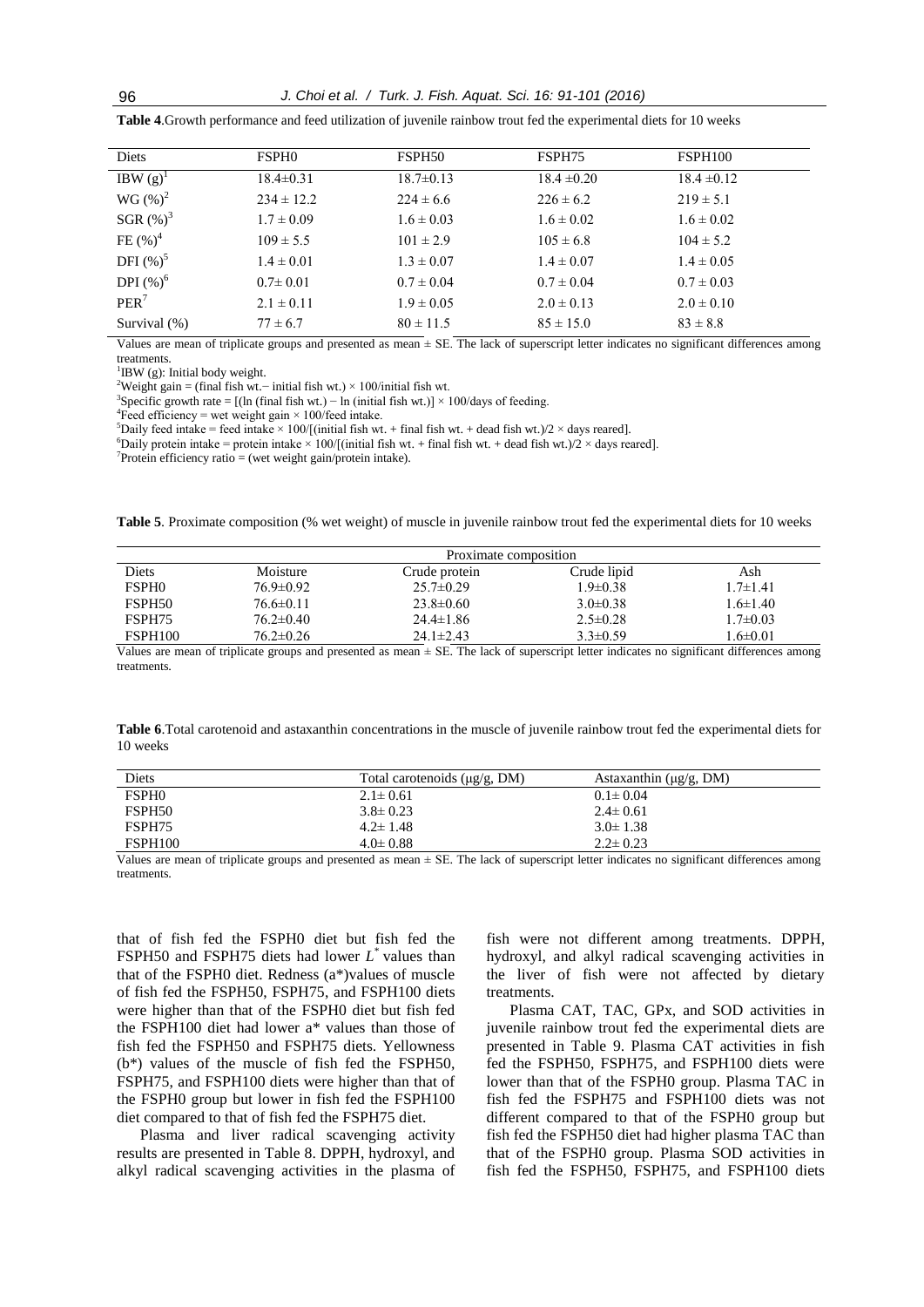|  |  |  |  |  |  |  | <b>Table 7.</b> Changes in muscle chroma values of iuvenile rainbow trout fed the experimental diets for 10 weeks |  |  |  |
|--|--|--|--|--|--|--|-------------------------------------------------------------------------------------------------------------------|--|--|--|
|  |  |  |  |  |  |  |                                                                                                                   |  |  |  |

|                    |                               | Chroma values                |                          |
|--------------------|-------------------------------|------------------------------|--------------------------|
| Diets              | $L^*$                         | $a^*$                        | h*                       |
| <b>FSPH0</b>       | $54.6 \pm 1.55^{\rm b}$       | $2.8 \pm 0.26^a$             | $6.1 \pm 0.20^a$         |
| FSPH <sub>50</sub> | $46.3 \pm 2.54$ <sup>a</sup>  | $14.8 \pm 0.98$ <sup>c</sup> | $12.5 \pm 1.30^{\rm bc}$ |
| FSPH75             | $46.1 \pm 1.05^{\text{a}}$    | $15.4 \pm 1.46^c$            | $14.4 \pm 1.41^{\circ}$  |
| <b>FSPH100</b>     | $50.2 \pm 0.21$ <sup>ab</sup> | $11.5 \pm 0.55^{\rm b}$      | $10.1 \pm 0.10^b$        |

Values are mean of triplicate groups and presented as mean ± SE. Values in the same column having different superscript letters are significantly different (P<0.05).



Figure 1. Muscle color of juvenile rainbow trout fed the experimental diets for 10 weeks.

|  |  | Table 8. Plasma and liver radical scavenging activities of juvenile rainbow trout fed the experimental diets for 10 weeks |  |  |  |  |  |
|--|--|---------------------------------------------------------------------------------------------------------------------------|--|--|--|--|--|
|  |  |                                                                                                                           |  |  |  |  |  |

|                    |                 | Radical (%)     |                 |  |  |  |  |  |
|--------------------|-----------------|-----------------|-----------------|--|--|--|--|--|
| Diets              | <b>DPPH</b>     | Hydroxyl        | Alkyl           |  |  |  |  |  |
| Plasma             |                 |                 |                 |  |  |  |  |  |
| <b>FSPHO</b>       | $60.4 \pm 0.88$ | 57.9 ± 4.47     | $39.3 \pm 6.50$ |  |  |  |  |  |
| FSPH <sub>50</sub> | $60.9 \pm 4.90$ | $41.9 \pm 5.60$ | $51.7 \pm 6.72$ |  |  |  |  |  |
| FSPH75             | $58.1 \pm 3.55$ | $49.6 \pm 6.00$ | $45.4 \pm 7.88$ |  |  |  |  |  |
| FSPH100            | $61.4 \pm 2.57$ | $47.8 \pm 5.16$ | $45.3 \pm 3.57$ |  |  |  |  |  |
| Liver              |                 |                 |                 |  |  |  |  |  |
| <b>FSPHO</b>       | $60.1 \pm 2.93$ | $64.7 \pm 3.55$ | $60.8 \pm 2.72$ |  |  |  |  |  |
| FSPH <sub>50</sub> | $68.0 \pm 2.74$ | $68.4 \pm 2.17$ | $55.3 \pm 1.41$ |  |  |  |  |  |
| FSPH75             | $64.3 \pm 3.70$ | $64.4 \pm 8.50$ | $61.1 \pm 6.87$ |  |  |  |  |  |
| FSPH100            | $65.0 \pm 2.82$ | $66.1 \pm 1.52$ | $64.2 \pm 6.01$ |  |  |  |  |  |

Values are mean of triplicate groups and presented as mean  $\pm$  SE. The lack of superscript letter indicates no significant differences among treatments.

were not different compared to that of the FSPH0 group but fish fed the FSPH100 diet had lower SOD activity than that of fish fed the FSPH75 diet. Plasma GPx activity was not affected by dietary treatments.

#### **Discussion**

FSM with *P. rhodozyma* in this study had no effect on growth performance, feed utilization and proximate composition of muscle in juvenile rainbow trout. The observed results in this study agree with those reported in many studies used diets containing astaxanthin for rainbow trout (Amar *et al*., 2001, 2004, 2012; Rehulka, 2000; Yanar *et al*., 2007), characins (Wang *et al*., 2006), Atlantic salmon (Bell *et al*., 2000), olive flounder (Pham *et al*., 2014) and Pacific white shrimp, *Litopenaeus vannamei* (Zhang *et al*., 2013).

*P. rhodozyma* has been investigated because of its high carotenoid content, and it appears to be good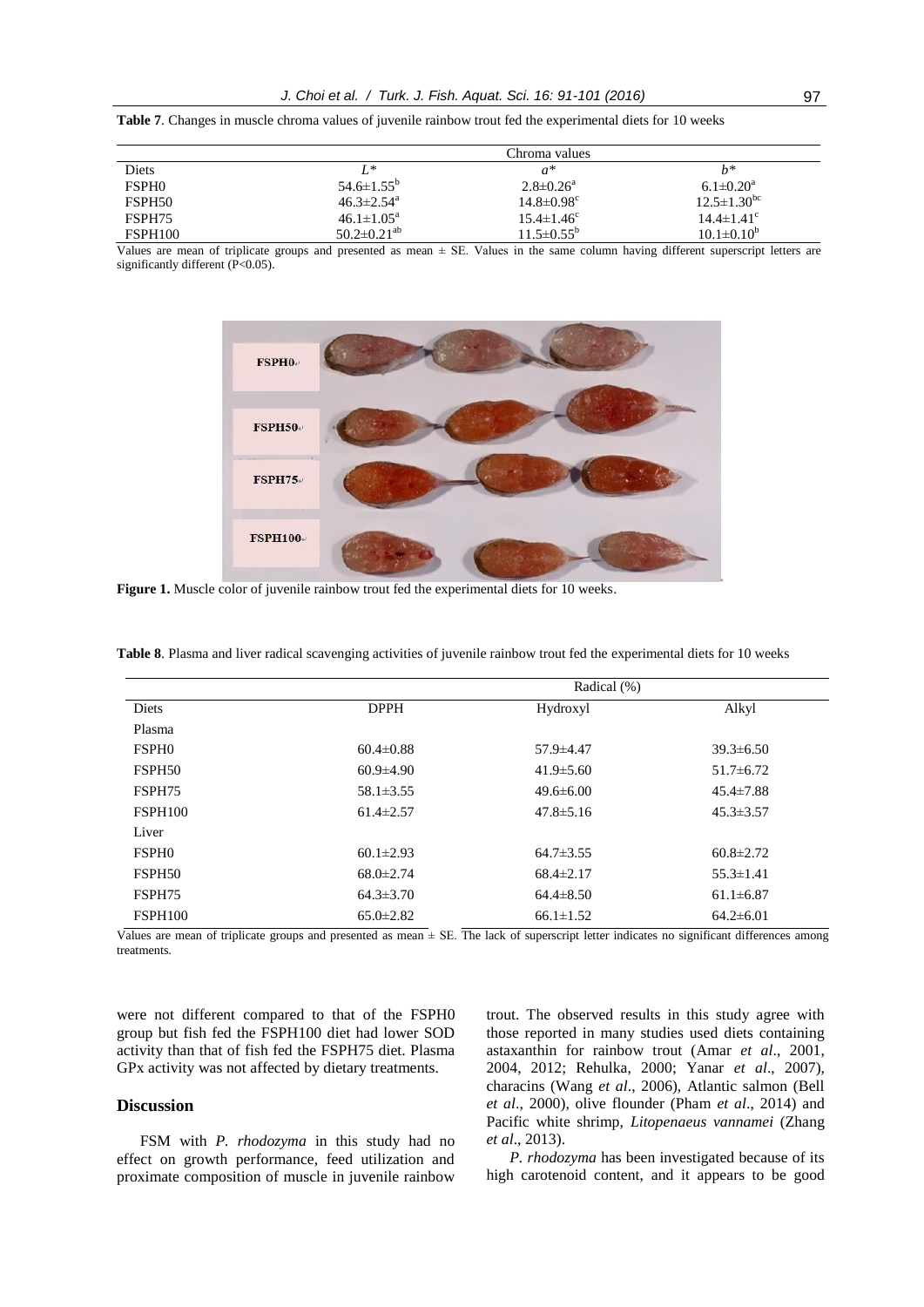|                    |                           | Antioxidant enzyme activity |                               |                |  |  |  |  |  |  |  |
|--------------------|---------------------------|-----------------------------|-------------------------------|----------------|--|--|--|--|--|--|--|
| Diets              | CAT(U/L)                  | TAC (U/ml)                  | $SOD$ (U/ml)                  | $GPx$ $(1)/L$  |  |  |  |  |  |  |  |
| <b>FSPHO</b>       | $1.3 \pm 0.32^{\circ}$    | $279.4 \pm 2.04^{\circ}$    | $68.0 \pm 2.35^{ab}$          | $2.3 \pm 0.26$ |  |  |  |  |  |  |  |
| FSPH <sub>50</sub> | $0.7 \pm 0.25^{\text{a}}$ | $291.8 \pm 0.57^b$          | $71.6 \pm 29.46^{ab}$         | $1.6\pm 0.33$  |  |  |  |  |  |  |  |
| FSPH75             | $0.7 \pm 0.16^a$          | $288.4 \pm 3.50^{ab}$       | $74.3 \pm 27.66^b$            | $1.9\pm0.12$   |  |  |  |  |  |  |  |
| <b>FSPH100</b>     | $0.7 \pm 0.04^{\text{a}}$ | $290.5 \pm 4.48^{ab}$       | $66.4 \pm 17.84$ <sup>a</sup> | $1.3 \pm 0.40$ |  |  |  |  |  |  |  |

**Table 9**. Plasma catalase (CAT), total antioxidant capacity (TAC), superoxide dismutase (SOD) and glutathione peroxidase (GPx) activities of juvenile rainbow trout fed the experimental diets for10 weeks

Values are mean of triplicate groups and presented as mean  $\pm$  SE. Values in the same column having different superscript letters are significantly different (*P <*0.05). The lack of superscript letter indicates no significant differences among treatments.

natural pigment source for rainbow trout (Rehulka, 2000; Moretti *et al*., 2006). Amar *et al*. (2004) reported that muscle carotenoid content of fish fed *P. rhodozyma* was higher than that of fish fed *Dunaliella salina*. Bjerkeng *et al*. (2007) reported that astaxanthin and total carotenoid concentrations were significantly higher in salmon fed a diet supplemented with *P. rhodozyma* than those of salmon fed a diet supplemented with Lucantin pink. *P. rhodozyma*  astaxanthin extracts can be utilized for muscle pigmentation in rainbow trout (Storebakken *et al*., 2004) and Atlantic salmon (Bjerkeng *et al*., 2007; Tangeras and Slinde, 1994). *P. rhodozyma* is a better astaxanthin source for Atlantic salmon muscle pigmentation than a synthetic compound (Whyte and Sherry, 2001). Higgs *et al*. (1995) reported that a commercial Japanese product containing *P. rhodozyma* was a more efficient astaxanthin source than that of Carophyll Pink. We found no differences between total carotenoid and astaxanthin concentrations in the muscle of fish fed diets containing FSM and *P. rhodozyma*, indicating that FSM with *P. rhodozyma* may be utilized efficiently as astaxanthin by juvenile rainbow trout. The total carotenoid and astaxanthin concentrations in the muscle of juvenile rainbow trout fed diets containing FSM with *P. rhodozyma* suggest that a rate up to 50 ppm dietary astaxanthin formulated with 10% FSM could be adequate for proper astaxanthin deposition in fish.

Redness  $(a^*$  value) and yellowness  $(b^*$  value) of muscle from rainbow trout fed the diets containing astaxanthin increased compared to those in the FSPH0 group but redness  $(a^*$  value) and yellowness  $(b^*$ value) of rainbow trout fed the FSPH100 diet was lower than those fed the FSPH50 or FSPH75 diets. This result may be due to the rigid cell walls of *P. rhodozyma*, which reduce astaxanthin availability (Tangerås and Slinde, 1994) and hamper astaxanthin absorption by salmonid fish (Storebakken *et al*., 2004). The lightness  $(L^*$  value) of the treated rainbow trout decreased compared to that in the control group. Some researchers have reported that lightness decreases and redness and yellowness increase with increasing flesh astaxanthin concentrations in Atlantic salmon (Skrede and Storebakken, 1986; Christiansen *et al*., 1995) and coho salmon (*O. kisutch*) (Smith *et* 

*al*., 1992). Storebakken *et al*. (2004) found that redness and yellowness values of rainbow trout increased significantly after feeding diets containing red yeast (*Xanthophyllomyces dendrorhous*, formerly *P. rhodozyma*).

Free radicals can be evaluated in the form of reactive oxygen species (ROS), which include superoxide anion radicals  $(O^{2-})$ , hydroxyl radicals (HO•), hydrogen peroxide  $(H_2O_2)$ , and singlet oxygen  $(O<sub>2</sub>)$ . These ROS are necessary for cellular functions, such as killing phagocytes, suppressing bacterial ingestion, and redox regulation of signal transduction. Carotenoids scavenge and deactivate free radicals both *in vitro* and *in vivo* (Kiokias and Oreopoulou, 2006). Many studies have indicated that carotenoids have the ability to interact with free radicals including peroxyl radicals (Kiokias *et al*., 2008). Pavlidis *et al*. (2006) reported that about 40% of carotenoids present in the skin of wild red porgy are a digested form of astaxanthin. Pham *et al*. (2014) found that plasma and liver from fish fed various carotenoid sources and levels show strong scavenging activities against hydroxyl and superoxide radicals. Our results here indicate that plasma and liver radical scavenging activities were not affected by dietary astaxanthin level. Our results suggest that dietary astaxanthin level did not influence plasma and liver radical scavenging activities in the fish and could be a promising astaxanthin resource for aqua feeds to improve color and scavenge free radicals.

CAT is an antioxidant enzyme that catalyzes the breakdown of  $H_2O_2$ , which has significant oxidant potential for cell membranes (Mansour *et al*., 2006). CAT activity has been detected in several tissues of teleost fish (OzcanOruc *et al*., 2004) and is enhanced after hatching in rainbow trout fry (Aceto *et al*., 1994). Zhang *et al*. (2013) reported that dietary astaxanthin significantly reduce serum CAT activity in rainbow trout. In our study, plasma CAT activity in fish fed dietary astaxanthin decreased significantly compared to that in the control group. This result may have been caused by excess accumulation of free radicals, such as superoxide anions and hydrogen peroxide, in rainbow trout plasma.

TAC is useful to evaluate the antioxidant capacity of all antioxidants (Kusano and Ferrari, 2008).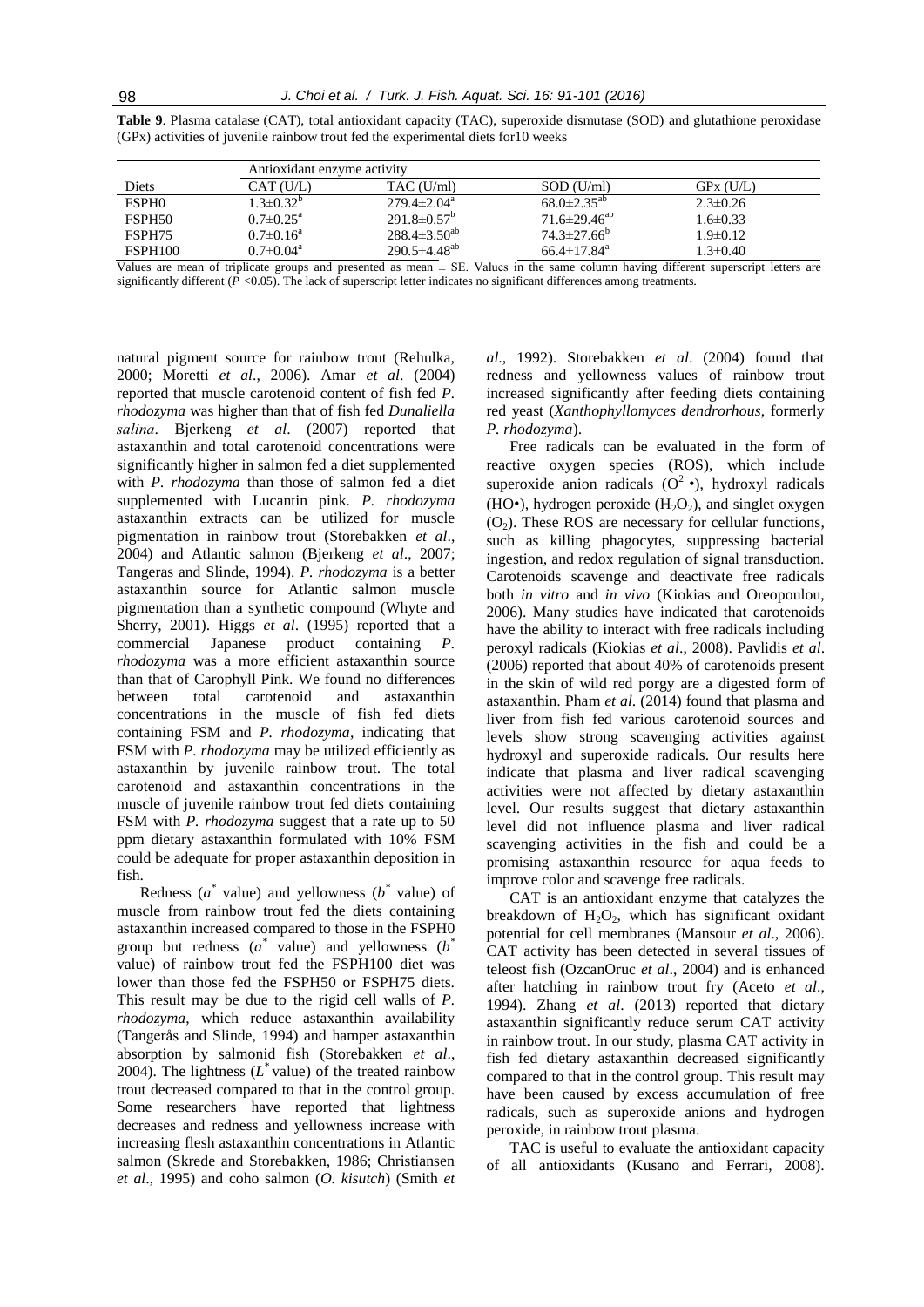Previous studies have demonstrated that dietary astaxanthin could increase the TAC in Pacific white shrimp, *Litopenaeus vannamei* (Zhang *et al*., 2013) and black tiger shrimp, *Penaeus monodon* (Pan *et al*; 2003; Chien *et al*., 2003) fed diets supplemented with astaxanthin. Increased TAC may protect the organism from oxidative damage and reduce lipid hydroperoxides (Liu *et al*., 2010). In the present study, dietary astaxanthin generally enhanced plasma TAC activity, indicating that supplemental astaxanthin enhances antioxidant ability.

SOD is a cytosolic enzyme unique for scavenging superoxide radicals. Supplementation with dietary vitamin E or carotenoids has significant effects on liver antioxidant enzyme activities in sea bream (*Sparus aurata* L.) (Mourente *et al*., 2002), salmon (Sakai *et al*., 1994), characin (Wang *et al*., 2006) and juvenile tiger prawn (*Penaeus monodon*) (Chien *et al*., 2003) fed diets with carotenoids have lower SOD activities than those of fish fed a control diet. Yang *et al*. (2010) reported that dietary carotenoids result in lower muscle SOD activity in white shrimp (*Litopenaeus vannamei*) than that in shrimp fed the control diet. Higher SOD activity indicates that more superoxide radicals need to be reacted. Our previous study reported that fish fed diets containing different carotenoid sources and levels had lower plasma SOD activity than that of fish fed the control diet (Pham *et al*., 2014). In this study, plasma SOD activity of fish fed dietary astaxanthin was not different from that of the control group.

Astaxanthin did not affect plasma GPx activities in this study. Similarly, Pham *et al*. (2014) found no differences in plasma GPx activities of juvenile olive flounder fed different carotenoid sources and levels. Wang *et al*. (2006) reported that dietary carotenoid supplementation significantly reduces serum GPx activity in the characin (*Hyphessobrycon callistus*)*.*  The present results indicate that dietary astaxanthin did not reduce peroxide in cells or GPx activity.

Our results suggest that a diet containing 10% of this mixture (equal to 50 ppm astaxanthin) could successfully improve muscle pigmentation and antioxidant status of juvenile rainbow trout. Our results also indicate that FSM with *P. rhodozyma* is a promising natural source of astaxanthin.

#### **Acknowledgements**

This research was supported by the Fishery Commercialization Technology Development Program funded by the Ministry of Oceans and Fisheries in Korea.

# **References**

Aceto, A., Amicarelli, F., Sacchetta, P., Dragani, B., Bucciarelli, T., Masciocco, L., Miranda, M. and Di Ilio, C.1994. Developmental aspects of detoxifying enzymes in fish *(Salmo iridaeus).* Free Radical Research, 21:285–294.

- Amar, E.C., Kiron, V., Satoh, S. and Watanabe, T. 2001. Infiuence of various dietary synthetic carotenoids on bio-defence mechanism in rainbow trout, *Oncorhynchus mykiss* (Walbaum). Aquaculture Research, 32:162–173.
- Amar, E.C., Kiron, V., Satoh, S. and Watanabe, T. 2004. Enhancement of innate immunity in rainbow trout (*Oncorhynchus mykiss* Walbaum) associated with dietary intake of carotenoids from natural products. Fish and Shellfish Immunology, 16:527–537.
- Amar, E.C., Kiron, V., Akutsu, T., Satoh, S. and Watanabe, T. 2012. Resistance of rainbow trout *Oncorhynchus mykiss* to infectious hematopoietic necrosis virus (IHNV) experimental infection following ingestion of natural and synthetic carotenoids. Aquaculture, 330- 333: 148–155.
- AOAC (Association of Official Analytical Chemists), 1995. Official Methods of Analysis of Official Analytical Chemists International 16th ed. Association of Official Analytical Chemists, Arlington, VA, USA.
- Bell, J.G., McEvoy, J., Tocher, D.R. and Sargent, J.R. 2000. Depletion of tocopherol and astaxanthin in Atlantic salmon (*Salmo salar*) affects autoxidative defense and fatty acid metabolism. Journal of Nutrition, 130:1800– 1808.
- [Bjerkeng,](http://www.sciencedirect.com/science/article/pii/S0044848607003821) B., [Peisker,](http://www.sciencedirect.com/science/article/pii/S0044848607003821) M., [von Schwartzenberg,](http://www.sciencedirect.com/science/article/pii/S0044848607003821) K., [Ytrestøyl, T. and Åsgård,](http://www.sciencedirect.com/science/article/pii/S0044848607003821) T. 2007. Digestibility and muscle retention of astaxanthin in Atlantic salmon, *Salmo salar*, fed diets with the red yeast *Phaffia rhodozyma* in comparison with synthetic formulated astaxanthin. Aquaculture, 269:476–489.
- Bradford, M.M. 1976. A rapid and sensitive method for the quantitation of microgram quantities of protein utilizing the principle of protein-dye binding. Analytical Biochemistry, 72:248–254.
- Büyükçapar, H.M., Yanar, M. and Yanar, Y. 2007. Pigmentation of rainbow trout (*Oncorhynchus mykiss*) with carotenoids from Marigold flower (*Tagetes erecta*) and red pepper (*Capsicum annum*). Turkish Journal of Veterinary and Animal Sciences, 31:7–12.
- Chien, Y.H., Pan, C.H. and Hunter, B. 2003. The resistance to physical stresses by *Penaeus monodon* juvenile fed diets supplemented with astaxanthin. Aquaculture, 216:177–191.
- Christiansen, R., Struksnaes, G., Esterman, A. and Torrissen, O.J. 1995. Assessment of flesh colour in Atlantic salmon *Salmo salar* L. Aquaculture Research, 26:311–321.
- Choubert, G., Milicua, J.C.G., Gomez, R., Sance, S., Petit, H., Negre-Sadargues, G., Castillo, R. and Trilles, J.P. 1995.Utilization of carotenoids from various sources by rainbow trout: muscle colour, carotenoid digestibility and retention. Aquaculture International, 3:205–216.
- Choubert, G., Mendes-Pinto, M.M. and Morais, R. 2006. Pigmenting efficacy of astaxanthin fed to rainbow trout *Oncorhynchus mykiss*: Effect of dietary astaxanthin and lipid sources. Aquaculture 257, 429– 436.
- Duncan, D.B. 1955. Multiple-range and multiple F tests. Biometrics, 11:1–42.
- Hancz, C., Magyary, I., Molnar, T., Sato, S., Horn, P. and Taniguchi, N. 2003. Evaluation of color intensity enhanced by paprika as feed additive in gold fish and koi carp using computer-assisted image analysis.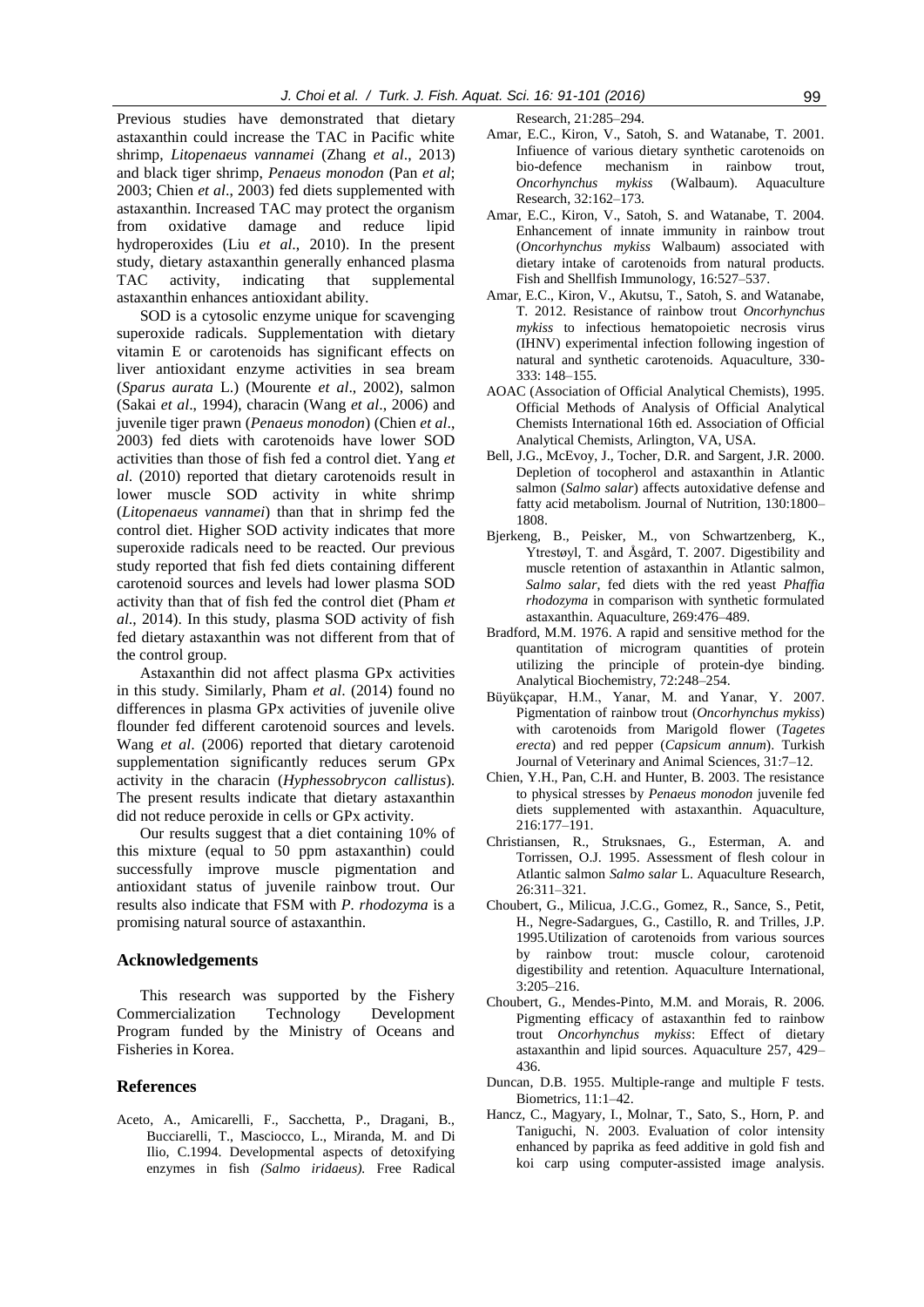Fisheries Science, 69:1158–1161.

- Higgs, D., Donaldson, E., Dosanjh, B., Chambers, E.-A., Shamaila, M., Skura, B. and Furukawa, T. 1995.The case for *Phaffia*. North Aquaculture, 11:20–24.
- Hiramoto, K., Johkoh, H., Sako, K. and Kikugawa, K. 1993. DNA breaking activity of the carbon-centered radical generated from 2, 2'-azobis-(2-amidinopropane) hydrochloride (AAPH). Free Radical Research Communications, 19:323–332.
- Hynes, N., Egeland, E.S., Koppe, W., Baardsen, G. and Kiron, V. 2009. *Calanus* oil as a natural source for flesh pigmentation in Atlantic salmon (*Salmo salar* L.). Aquaculture Nutrition, 15: 202–208.
- Kalinowski, C.T., Izquierdo, M.S., Schuchardt, D. and Robaina, L.E. 2007. Dietary supplementation time with shrimp shell meal on red porgy (*Pagrus pagrus*) skin colour and carotenoid concentration. Aquaculture, 272:451–457.
- Kiokias, S. and Oreopoulou, V. 2006. Antioxidant properties of natural carotenoid extracts against the AAPH-initiated oxidation of food emulsions. Innovative Food Science and Emerging Technologies, 7:132–139.
- Kiokias, S., Varzakas, T. and Oreopoulou, V. 2008. In vitro activity of vitamins, flavonoids, and natural phenolic antioxidants against the oxidative deterioration of oilbased systems. Critical Reviews in Food Science and Nutrition, 48:78–93.
- Lee, C.R. and Lee, S.M. 2008. Effect of dietary supplementation of pigment sources on pigmentation of the round tailed paradise fish *Macropodus chinensis*  and the pale chub *Zacco platypus*. Journal of Aquaculture, 21:213–217.
- Lee, C.R., Pham, M.A. and Lee, S.M. 2010. Effects of dietary paprika and lipid levels on growth and skin pigmentation of pale chub (*Zacco platypus*). Asian-Australasian Journal of Animal Sciences, 23:724–732.
- Liu, Y.S. and Wu, J.Y. 2006. Use of n‐[hexadecane as an](http://onlinelibrary.wiley.com/doi/10.1111/j.1365-2672.2006.03009.x/full)  [oxygen vector to improve](http://onlinelibrary.wiley.com/doi/10.1111/j.1365-2672.2006.03009.x/full) *Phaffia rhodozyma* growth [and carotenoid production in shake](http://onlinelibrary.wiley.com/doi/10.1111/j.1365-2672.2006.03009.x/full)‐flask cultures. Journal of Applied Microbiology, 101:1033–1038.
- Liu, B., Ge, X., He, Y., Xie, J., Xu, P., He, Y., Zhou, Q., Pan, L. and Chen, R. 2010. Effects of anthraquinones extracted from rheum officinale bail on the growth, non-specific immune response of *Macrobrachium rosenbergii*. Aquaculture, 310:13–19.
- Mansour, N., McNiven, M.A. and Richardson, G.F. 2006. The effect of dietary supplementation with blueberry, α-tocopherol or astaxanthin on oxidative stability of Arctic char (*Salvelinus alpinus*) semen. Theriogenology, 66:373–382.
- March, B.E. and MacMillan, C. 1996. Muscle pigmentation and plasma concentrations of astaxanthin in rainbow trout, chinook salmon, and Atlantic salmon in response to different dietary levels of astaxanthin. The Progressive Fish-Culturist, 58:178–186.
- Moretti, V.M., Mentasti, T., Bellagamba, F., Luzzana, U., Caprino, F., Turchini, G.M., Giani, I. and Valfre, F. 2006. Determination of astaxanthin stereoisomers and colour attributes in flesh of rainbow trout (*Oncorhynchu smykiss*) as a tool to distinguish the dietary pigmentation source. Food Additives and Contaminants, 23:1056–1063.
- Mourente, G., Diaz-Salvago, E., Bell, J.G. and Tocher, D.R. 2002. Increased activities of hepatic antioxidant defence enzymes in juvenile gilthead sea bream (*Sparus aurata* L.) fed dietary oxidised oil: attenuation

by dietary vitamin E. Aquaculture, 214:343–361.

- Nakano, T., Tosa, M. and Takeuchi, M. 1995. Improvement of biochemical features in fish health by red yeast and synthetic astaxanthin. Journal of Agricultural and Food Chemistry, 43:1570–1573.
- Nakano, T., Miura, Y., Wazawa, M., Sato, M. and Takeuchi, M. 1999. Red yeast *Phaffia rhodozyma* reduces susceptibility of liver homogenate to lipid peroxidation in rainbow trout. Fisheries Science, 65:961–962.
- Nanjo, H., Adachi, H., Aketa, M., Mizoguchi, T., Nishihara, T. and Terada, T. 1995. The role of cysteine in the alteration of bovine liver dihydrodiol dehydrogenase 3 activity. Biochemistry Journal, 310:101–107.
- OzcanOruc, E., Sevgiler, Y. and Uner, N. 2004.Tissuespecific oxidative stress responses in fish exposed to 2 4-D and azinphosmethyl. Comparative Biochemistry and Physiology-Part C, 137:43–51.
- Pan, C.H., Chien, Y.H. and Hunter, B. 2003. The resistance to ammonia stress of *Penaeus monodon* (Fabricius) juvenile fed diets supplemented with astaxanthin. Journal of Experimental Marine Biology and Ecology, 297:107–118.
- Pavlidis, M., Papandroulakis, N. and Divanach, P. 2006. A method for the comparison of chromaticity parameters in fish skin: preliminary results for coloration pattern of red skin sparidae. Aquaculture, 258:211–219.
- Pham, M.A., Byun, H.G., Kim, K.D. and Lee, S.M. 2014. Effects of dietary carotenoid source and level on growth, skin pigmentation, antioxidant activity and chemical composition of juvenile olive flounder *Paralichthys olivaceus.* Aquaculture, 431:65–72.
- Rehulka, J. 2000. Influence of astaxanthin on growth rate, condition, and some blood indices of rainbow trout, *Oncorhynchus mykiss*. Aquaculture, 190:27–47.
- Rosen, G.M. and Rauckman, E.J. 1984. Spin trapping of superoxide and hydroxyl radicals. Methods in Enzymology 105:198–209.
- Sakai, T., Murata, H., Yamauchi, K., Takahashi, K., Okamoto, N., Kihira, K., Hoshita, T. and Tanaka, Y.1994. Hyperbilirubinemia of coho salmon *Oncorhynchus kisutch* infected with erythrocytic inclusion body syndrome (EIBS) virus. Fisheries Science, 60:519–521.
- Skrede, G. and Storebakken, T. 1986. Instrumental colour analysis of farmed and wild Atlantic salmon when raw, baked and smoked. Aquaculture, 53:279–286.
- Smith, B.E., Hardy, R.W. and Torrissen, O.J. 1992. Synthetic astaxanthin deposition in pan-sized coho salmon (*Oncorhynchus kisutch*). Aquaculture, 104:105–119.
- Storebakken, T., Sørensen, M., Bjerkeng, B., Harris, J., Monahan, P. and Hiu, S. 2004. Stability of astaxanthin from the red yeast, *Xanthophyllomyces dendrorhous*, during feed processing: effects of enzymatic cell wall disruption and extrusion temperature. Aquaculture, 231:489–500.
- Tangerås, A. and Slinde, E. 1994. Coloring of salmonids in aquaculture: the yeast *Phaffia rhodozyma* as a source of astaxanthin. In: Martin, A.M. (Ed.), Fisheries Processing: Biotechnological Applications, Chapman and Hall, London, 148–168.
- Torrissen, O. J., Christiansen, R., Struknæs, G. and Estermann, R. 1995. Astanxanthin deposition in the flesh of Atlantic salmon, *Salmo salar* L., in relation to dietary astaxanthin concentration and feeding period. Aquaculture Nutrition, 1:77–84.